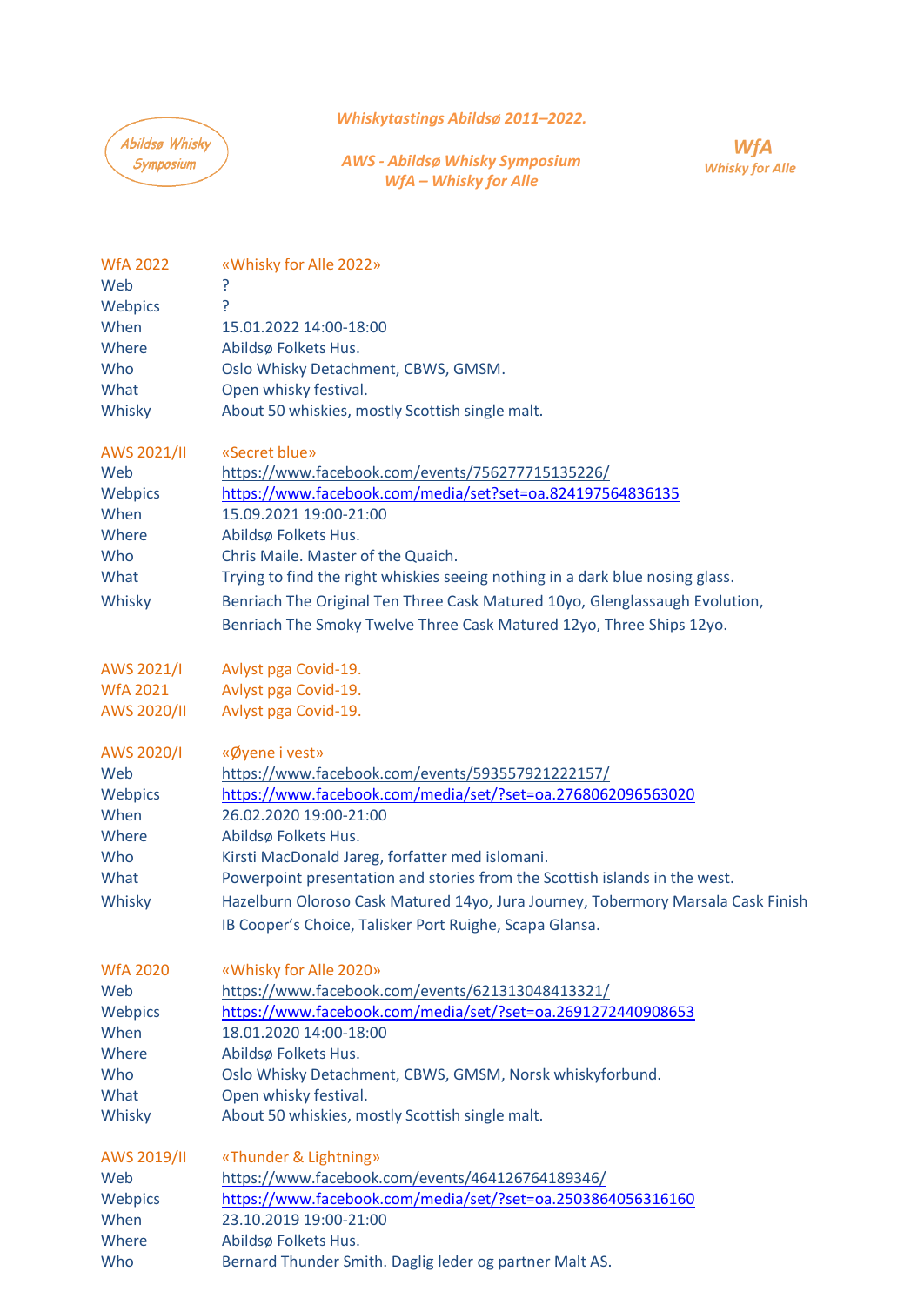| What            | Special whiskies from IB That Boutique-y Whisky Company.                              |  |  |
|-----------------|---------------------------------------------------------------------------------------|--|--|
| Whisky          | Slyrs 3yo, Cotswolds 3yo, Paul John 6yo, Darkness 8yo (Norgespremiere), Aerolite      |  |  |
|                 | Lyndsay 10yo, Willowbank 17yo.                                                        |  |  |
|                 |                                                                                       |  |  |
| AWS 2019/I      | «Whiskies of the World»                                                               |  |  |
| Web             | https://www.facebook.com/events/2173381002722008/                                     |  |  |
| Webpics         | https://www.facebook.com/media/set/?set=oa.2099965500039353                           |  |  |
| When            | 20.02.2019 19:00-21:00                                                                |  |  |
| Where           | Abildsø Folkets Hus.                                                                  |  |  |
| Who             | Johan Bergström. Nordic Brand Ambassador Brown Forman Ltd.                            |  |  |
| What            | Whiskies of the world.                                                                |  |  |
| Whisky          | Kavalan Concertmaster Port Cask Finish, BenRiach 10yo, The Kurayoshi Pure Malt        |  |  |
|                 | Sherry Cask, Jack Daniels Tennessee Wiskey, Woodford Reserve Kentucky StraightRye,    |  |  |
|                 | Woodford Reserve Kentucky Straight Bourbon.                                           |  |  |
|                 |                                                                                       |  |  |
| <b>WfA 2018</b> | «Whisky for Alle 2018»                                                                |  |  |
| Web             | https://www.facebook.com/events/254657285388799/                                      |  |  |
| Webpics         | https://www.facebook.com/media/set/?set=oa.1896897567012815                           |  |  |
| When            | 13.10.2018 16:00-20:00                                                                |  |  |
| Where           | Abildsø Folkets Hus.                                                                  |  |  |
| Who             | Oslo Whisky Detachment, CBWS, GMSM, Norsk whiskyforbund.                              |  |  |
| What            | Open whisky festival.                                                                 |  |  |
| Whisky          | About 50 whiskies, mostly Scottish single malt.                                       |  |  |
|                 |                                                                                       |  |  |
| AWS 2018/II     | «Super Marios favoritter»                                                             |  |  |
| Web             | https://www.facebook.com/events/253450672036592/                                      |  |  |
| Webpics         | https://www.facebook.com/media/set/?set=oa.1852738791428693                           |  |  |
| When            | 06.09.2018 19:00-21:00                                                                |  |  |
| Where           | Abildsø Folkets Hus.                                                                  |  |  |
| Who             | Mario Miron. Glenfiddich ambassador Norway.                                           |  |  |
| What            | Vertical tasting. Glenfiddich Distillery, Speyside.                                   |  |  |
| Whisky          | Glenfiddich 12yo, Glenfiddich 15yo, Glenfiddich IPA, Glenfiddich XX, Glenfiddich 21yo |  |  |
|                 | Rum Cask, Glenfiddich 21yo Winter Storm.                                              |  |  |
|                 |                                                                                       |  |  |
|                 |                                                                                       |  |  |
| AWS 2018/I      | «Kvinnelige pionerer»                                                                 |  |  |
| Web             | https://www.facebook.com/events/265229814013822/                                      |  |  |
| Webpics         | https://www.facebook.com/media/set/?set=oa.1632846993417875                           |  |  |
| When            | 08.03.2018 19:00-21:00                                                                |  |  |
| Where           | Abildsø Folkets Hus.<br>Chris Maile. Master of the Quaich.                            |  |  |
| Who<br>What     | Pioners of female whisky on the International Women's Day.                            |  |  |
|                 |                                                                                       |  |  |
| Whisky          | Glendronach 12yo, The Glenlivet 18yo, Glenmorangie 12yo Lasanta, Aberlour             |  |  |
|                 | A'bunadh Batch 59, Bowmore 15yo, Mackmyra Svensk Rök.                                 |  |  |
|                 |                                                                                       |  |  |
| <b>WfA 2017</b> | «Whisky for Alle 2017»                                                                |  |  |
| Web             | https://www.facebook.com/events/127791194539133/                                      |  |  |
| Webpics         | https://www.facebook.com/media/set/?set=oa.1633335170035724                           |  |  |
| When            | 28.10.2017 16:00-20:00                                                                |  |  |
| Where           | Abildsø Folkets Hus.                                                                  |  |  |
| Who             | OWD, CBWS, GMSM, Norsk whiskyforbund.                                                 |  |  |
| What            | Open whisky festival.                                                                 |  |  |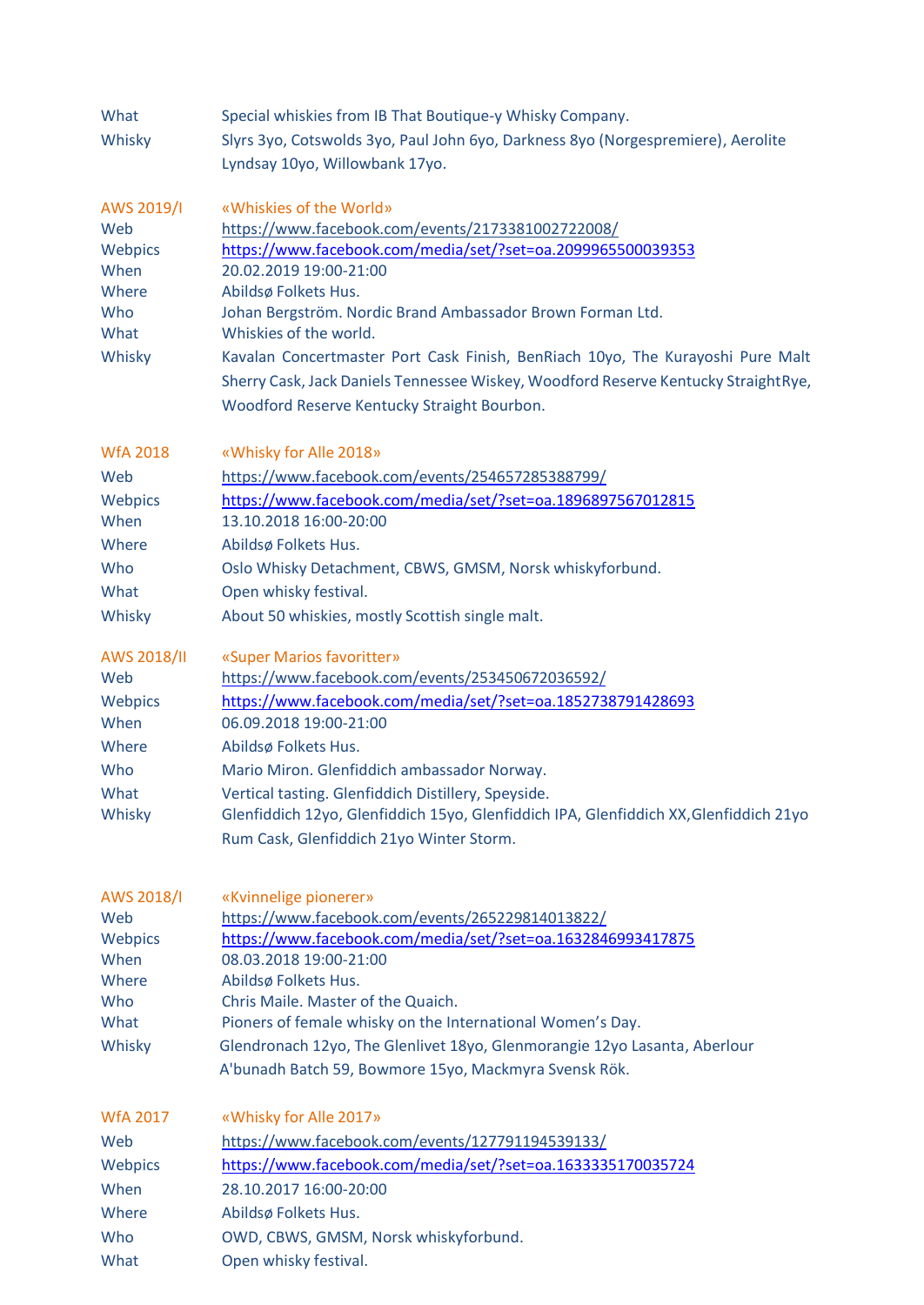| Whisky |  | About 50 whiskies, mostly Scottish single malt. |
|--------|--|-------------------------------------------------|
|--------|--|-------------------------------------------------|

| AWS 2017/I      | «Kjærlighet gjør blind»                                                           |
|-----------------|-----------------------------------------------------------------------------------|
| Web             | https://www.facebook.com/events/1303970313018700/                                 |
| Webpics         | https://www.facebook.com/media/set/?set=oa.1278429475526297                       |
| When            | 16.03.2017 16:00-20:00                                                            |
| Where           | Abildsø Gård.                                                                     |
| Who             | Chris Maile. Master of the Quaich.                                                |
| What            | Blindtasting.                                                                     |
| Whisky          | The Glenlivet Nadurra, Chivas Regal Extra, Jameson Whiskey Caskmates, The         |
|                 | Glenlivet 18yo, Scapa Skiren.                                                     |
| AWS 2016/III    | «Nordisk høstblot»                                                                |
| Web             | https://www.facebook.com/events/1120295041340956/                                 |
| Webpics         | https://www.facebook.com/media/set/?set=oa.1200088126693766                       |
| When            | 24.11.2016 19:00-21:00                                                            |
| Where           | Abildsø Folkets Hus.                                                              |
| Who             | Thomas «Ragnarok» Øhrbom.                                                         |
| What            | Nordic whiskies.                                                                  |
|                 |                                                                                   |
| Whisky          | Teerenpeli 10yo, Braunstein Library Collection 16:1, Eiktyrne Sid og Vid Bloodtub |
|                 | Finished, Box The 2nd Step Collection 02, Box Be Actives No 1.                    |
| AWS 2016/II     | «Damenes Aften»                                                                   |
| Web             | https://www.facebook.com/events/1555739184720409/                                 |
| Webpics         | https://www.facebook.com/media/set/?set=oa.1073373689365211                       |
| When            | 09.06.2016 19:00-21:00                                                            |
| Where           |                                                                                   |
|                 | Abildsø Folkets Hus.                                                              |
| Who             | Elisabeth Andersen, Brand Ambassador Glengoyne.                                   |
| What            | A tasting for ladies and men with female companion.                               |
|                 | Vertical tasting from Glengoyne distillery, Highland                              |
| Whisky          | Glengoyne 10yo, Glengoyne 15yo, Glengoyne 18yo, Glengoyne 21yo, Glengoyne         |
|                 | Single Cask 10yo Spanish Oak Butt Cask 1181, Glengoyne Single Cask 15yo American  |
|                 | Oak Sherry Butt Cask 205.                                                         |
| <b>WfA 2016</b> | «Whisky for Alle 2016»                                                            |
| Web             | https://www.facebook.com/events/649243311894965/                                  |
| Webpics         |                                                                                   |
| When            | 11.04.2016 18:00-22:00                                                            |
| Where           | Abildsø Folkets Hus.                                                              |
| Who             | Oslo Whisky Detachment, Daracha, Norsk whiskyforbund.                             |
| What            | Open whisky festival.                                                             |
| Whisky          | About 30 whiskies, mostly Scottish single malt.                                   |
| AWS 2016/I      | «The Ultimate Islay Whisky»                                                       |
| Web             | https://www.facebook.com/events/1709661985976718/                                 |
| Webpics         | https://www.facebook.com/media/set/?set=oa.1006829936019587                       |
| When            | 14.03.2016 19:00-21:00                                                            |
|                 |                                                                                   |
| Where           | Abildsø Folkets Hus.                                                              |
| Who             | Chris «The Quaich» Maile.                                                         |
| What            | Vertical tasting from Arbeg distillery, Islay.                                    |
| Whisky          | Ardbeg New Make, Ardbeg 10yo, Ardbeg Corrywreckan, Ardbeg Alligator, Ardbeg       |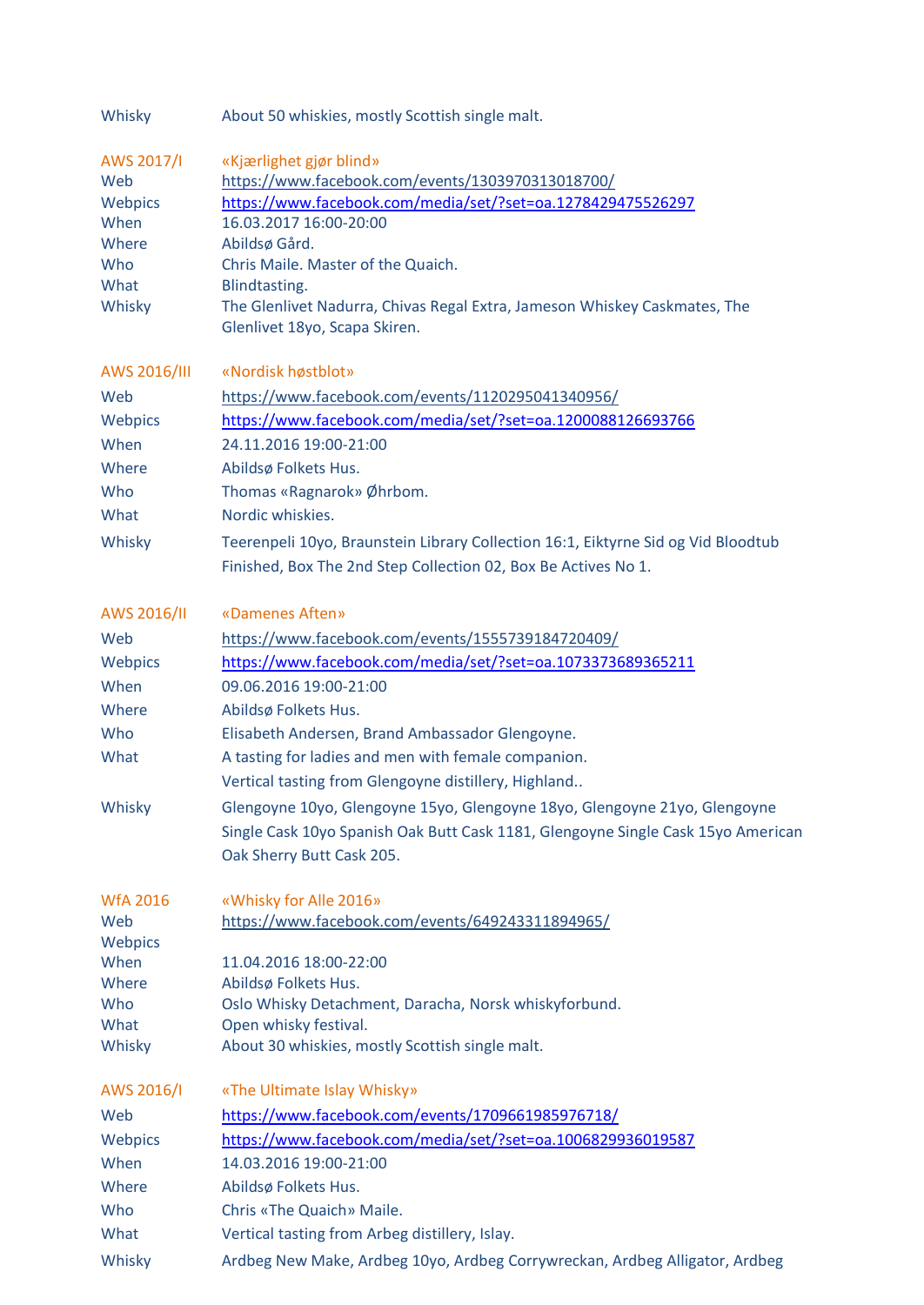Uigeadail, Ardbeg Perpetum.

| AWS 2015/III | «De 3 tenorer»                                                                     |
|--------------|------------------------------------------------------------------------------------|
| Web          | https://www.facebook.com/events/436834723170161/                                   |
| Webpics      | https://www.facebook.com/media/set/?set=oa.946789035357011                         |
| When         | 16.11.2015 19:00-21:00                                                             |
| Where        | Abildsø Folkets Hus.                                                               |
| Who          | Chris «The Quaich» Maile, Nick «The Kiwi» Ravenhall, Jon «The Nose» Bertelsen.     |
| What         | SUPERTASTING WITH BAGPIPERS- Oslo Whisky Detachment 10 year!                       |
|              | 3 tenors with 2 of their best whikies each, non peated and peated - Who wins?      |
|              | VAT 69, Arran Privat Cask Oddpopp 15yo, Aberlour A'bunadh Batch 50, Chieftain's    |
| Whisky       |                                                                                    |
|              | Ardmore 1992 16-17yo, Bertelsen's Månelyst, Connoisseurs Choice Brora 1982.        |
| AWS 2015/II  | «Blends from the seventies and related»                                            |
| Web          | https://www.facebook.com/events/781417821975564/                                   |
| Webpics      | https://www.facebook.com/media/set/?set=oa.896277947074787                         |
| When         | 11.06.2015 19:00-21:00                                                             |
| Where        | Abildsø Folkets Hus.                                                               |
| Who          | Nick «The Kiwi» Ravenhall.                                                         |
| What         | 3 blends from the seventies and related newer whiskies.                            |
| Whisky       | King's Ransom, Cutty Sark, Teacher's all from the seventies, GlenDronach 8yo,      |
|              | Glengoyne Single Cask 10yo, Ballechin 10yo.                                        |
| AWS 2015/I   | «Blindtasting»                                                                     |
| Web          | https://www.facebook.com/events/589080824559797/                                   |
| Webpics      | https://www.facebook.com/media/set/?set=oa.854237237945525                         |
| When         | 09.03.2015 19:00-21:00                                                             |
| Where        | Abildsø Folkets Hus.                                                               |
| Who          | Chris Maile. Keeper of the Quaich.                                                 |
| What         | Blindtasting.                                                                      |
| Whisky       | The Glenlivet 12yo, Bruichladdich Octomore 6.1 Scottish Barley 5yo, Jameson Select |
|              | Reserve Black Barrel, Ardbeg 10yo, Bunnahabhain 18yo, Gjoleid Svenneprøven 3.5yo.  |
| AWS 2014/III | «Japanese evening»                                                                 |
| Web          | https://www.facebook.com/events/736387239730899/                                   |
| Webpics      | https://www.facebook.com/media/set/?set=oa.808319592537290                         |
| When         | 01.12.2014 19:00-21:00                                                             |
| Where        | Abildsø Folkets Hus.                                                               |
| Who          | Nick «The Kiwi» Ravenhall.                                                         |
| What         | Japanese evening.                                                                  |
| Whisky       | Nikka Coffey Grain, Nikka Coffey Malt, Nikka Miyagikyo 15yo, Nikka Yoichi 15yo,    |
|              | Nikka Pure Malt 21yo, Chichibu The Floor Malted 3yo, Chichibu Chibidaru 4yo        |
| AWS 2014/II  | «Tomatin vertical tasting»                                                         |
| Web          | https://www.facebook.com/events/297573730416491/                                   |
| Webpics      | https://www.facebook.com/media/set/?set=oa.736547306381186                         |
| When         | 25.08.2014 19:00-21:00                                                             |
| Where        | Abildsø Folkets Hus.                                                               |
|              |                                                                                    |
| Who          | Nick «The Kiwi» Ravenhall.                                                         |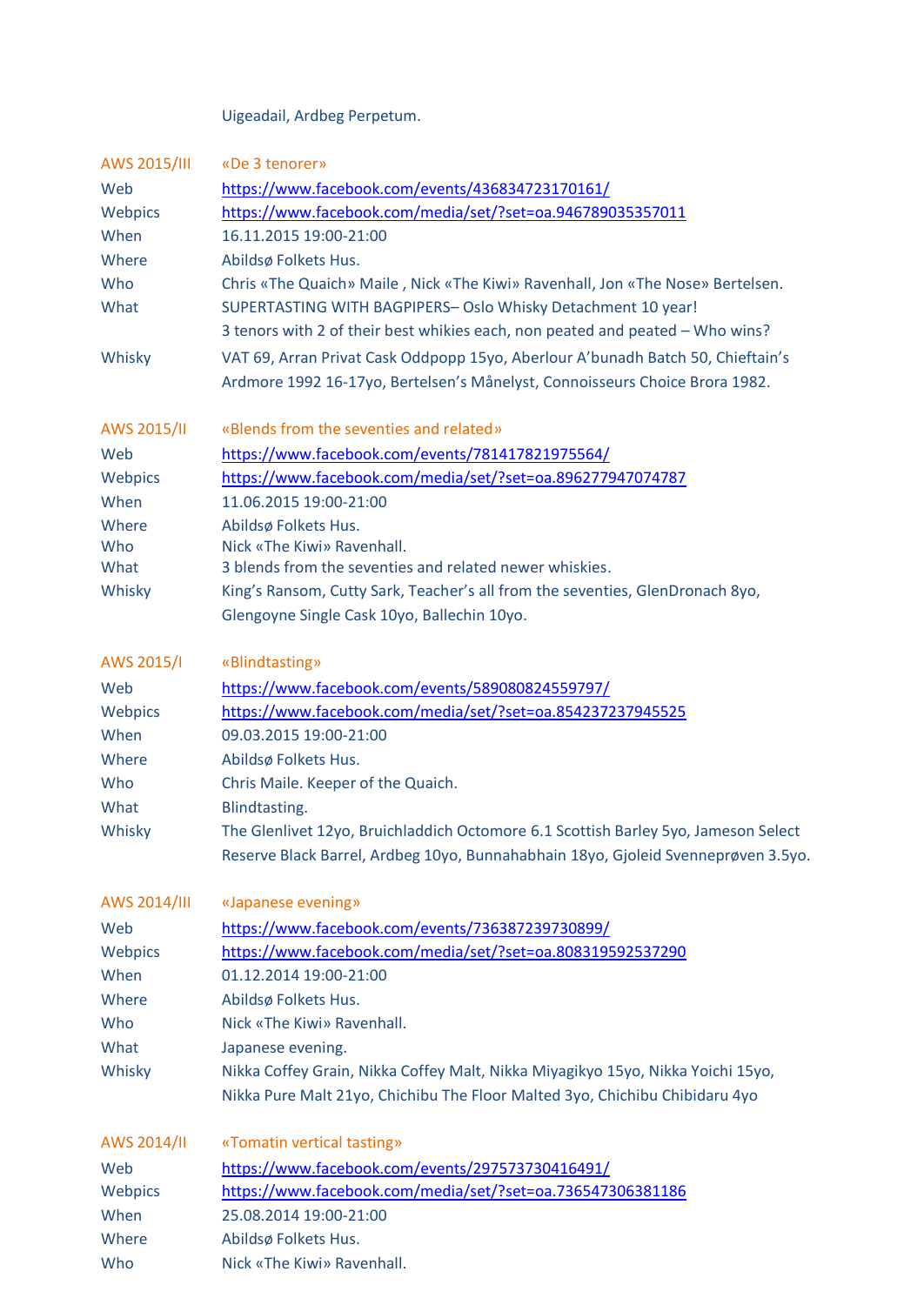| What<br>Whisky                                                          | Vertical tasting from Tomatin distillery, Highland.<br>Tomatin 12yo, Tomatin Port Wood Finish 14yo, Tomatin 15yo, Tomatin 18yo,<br>Tomatin Distillery Exclusive Bottle Sherry Cask 11yo, Tomatin 1988 B#1 Bourbon and<br>Port cask, Tomatin Cù Bòcan, Cù Bòcan 1989 Limited Edition Cask strength.                                                                                                                                                                                                                                                                |  |
|-------------------------------------------------------------------------|-------------------------------------------------------------------------------------------------------------------------------------------------------------------------------------------------------------------------------------------------------------------------------------------------------------------------------------------------------------------------------------------------------------------------------------------------------------------------------------------------------------------------------------------------------------------|--|
| AWS 2014/I<br>Web<br>Webpics<br>When<br>Where<br>Who<br>What<br>Whisky  | «GlenDronach vertical tasting»<br>https://www.facebook.com/events/1455202161358593/<br>https://www.facebook.com/media/set/?set=oa.691685427534041<br>10.03.2014 19:00-21:00<br>Abildsø Folkets Hus.<br>Chris Maile. Keeper of the Quaich.<br>GlenDronach vertical tasting.<br>Glendronach Octarine 8yo, Glendronach Original 12yo, Glendronach Sauternes Finish<br>14yo, Glendronach Moscatel Finish 15yo, Glendronach Revival 15yo, Glendronach<br>Allardice 18yo.                                                                                               |  |
| AWS 2013/II<br>Web<br>Webpics<br>When<br>Where<br>Who<br>What<br>Whisky | «The forth tasting»<br>https://www.facebook.com/events/164900430380880/<br>https://www.facebook.com/media/set/?set=oa.627785603924024<br>14.10.2013 19:00-21:00<br>Abildsø Folkets Hus.<br>Nick «The Kiwi» Ravenhall.<br>The forth tasting.<br>Teeling Whiskey Company Small Batch Blend, Teeling Whiskey Company Vintage<br>Reserve 21yo, Kilchoman New Make, Kilchoman 100% Islay Release, Kilchoman<br>Machir Bay, Kilchoman Loch Gorm, Tomatin 15yo, Tomatin 18yo, Nikka Coffey Grain,<br>Nikka Single Cask Malt Whisky 1989, Nikka Taketsuru Pure Malt 12yo. |  |
| Web<br>Webpics<br>When<br>Where<br>Who<br>What<br>Whisky                | AWS 2013/I wThe third tasting»<br>https://www.facebook.com/events/414339498650843/<br>https://www.facebook.com/media/set/?set=oa.517740191595233<br>04.03.2013 19:00-21:00<br>Abildsø Folkets Hus.<br>Chris Maile. Keeper of the Quaich.<br>The third tasting.<br>Auchentoshan 12yo, GlenDronach Allardice 18yo, Hakushu 12yo, Bowmore Darkest<br>15yo, Bowmore Tempest 10yo.                                                                                                                                                                                     |  |
| AWS 2012/I<br>Web<br>Webpics<br>When<br>Where<br>Who<br>What<br>Whisky  | «The second tasting»<br>https://www.facebook.com/events/185514424883739/<br>Feil lenke!<br>https://www.facebook.com/media/set/?set=oa.505100779525841<br>15.03.2012 19:00-21:00<br>Abildsø Folkets Hus.<br>Chris Maile. Keeper of the Quaich.<br>The second tasting.<br>Glenmorangie 10yo, Glenmorangie Sonalta PX, Ardbeg 10yo, Ardbeg Uigeadail,<br>Ardbeg Alligator.                                                                                                                                                                                           |  |